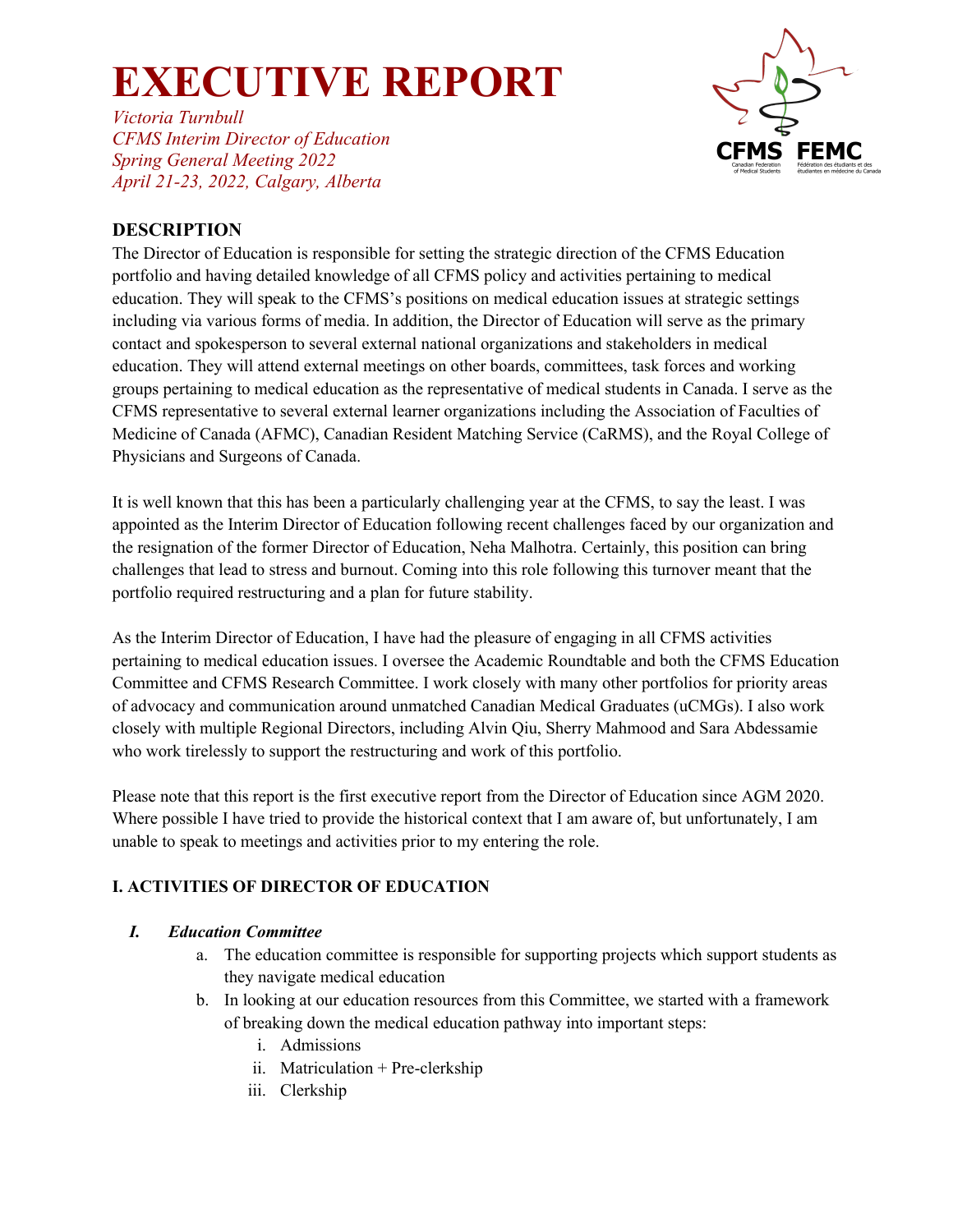

*Victoria Turnbull CFMS Interim Director of Education Spring General Meeting 2022 April 21-23, 2022, Calgary, Alberta*

- iv. Participating in the Residency Match
- v. Transition to Residency
- c. Our goal with breaking this pathway down was to create resources aimed at all landmarks of medical education
- d. In overseeing the education committee, I have partnered with our 3 National Officers of Education to assign our committee members as file leads to the following projects:
	- i. Accreditation Julia Chai
	- ii. Guide to Starting Medical School Jules Perez, Elaine Liu, Seung Ho Lee
	- iii. Position Paper: AI in medical school Mehrshad Hanafimosalman, Geoff Elder
	- iv. Mentorship Pilot Program Aruni Jayatilaka, Michael Aaw
	- v. Match Task Force and Related Projects
		- 1. Guide for Clerkship Elaine Liu, Simone Dew
		- 2. Guide to Navigating the Match in COVID Kayleigh Yang, Jason Vu
		- 3. CFMatcheS Social Media Resource, focus on creating accessible match resources – Mairead Cavinaw, David Wu, Seung Ho Lee
		- 4. Political Advocacy Lead (Cross appointed through Government Affairs) – Or Golan
		- 5. The Education Committee and Match Task Force specifically have been well supported and greatly benefited from the work done by our Communications Liaison, Andrea McGrath-Janes
	- vi. Transition to Residency Guide Parsa Tahvildar, Geoff Elder
	- vii. Report on the 2021 Match Kayleigh Yang, Cameron Wong, Mairead Cavinaw viii. Policy Liaison – Mehrshad Hanafimosalman
- e. The Director of Education supports and guides the creation of Work Plans which outline the principles and deadlines of each resource
- f. The main initiatives for each file lead at present are as follows:
	- i. Accreditation as a National Officer and representative of the Education Committee and the CFMS, Julia sits on the Committee on the Accreditation of Canadian Medical Schools
	- ii. Guide to Starting Medical School creating a guide that will support students with useful advice and resources as they navigate matriculation into medical school
	- iii. Position Paper: AI in med school cross-written through Government Affairs, with support from the Education Committee
	- iv. Mentorship Pilot Program using novel virtual platforms that enable walkability to connect students and residents to support increasing mentorship and engagement, with the first event set to occur between matched clerks and penultimate clerks in May
	- v. Match Task Force intended to be a source of local expertise on topics relating to match advocacy including application-related topics (eg timelines, CaRMS interface), visiting electives, and unmatched Canadian Medical Graduates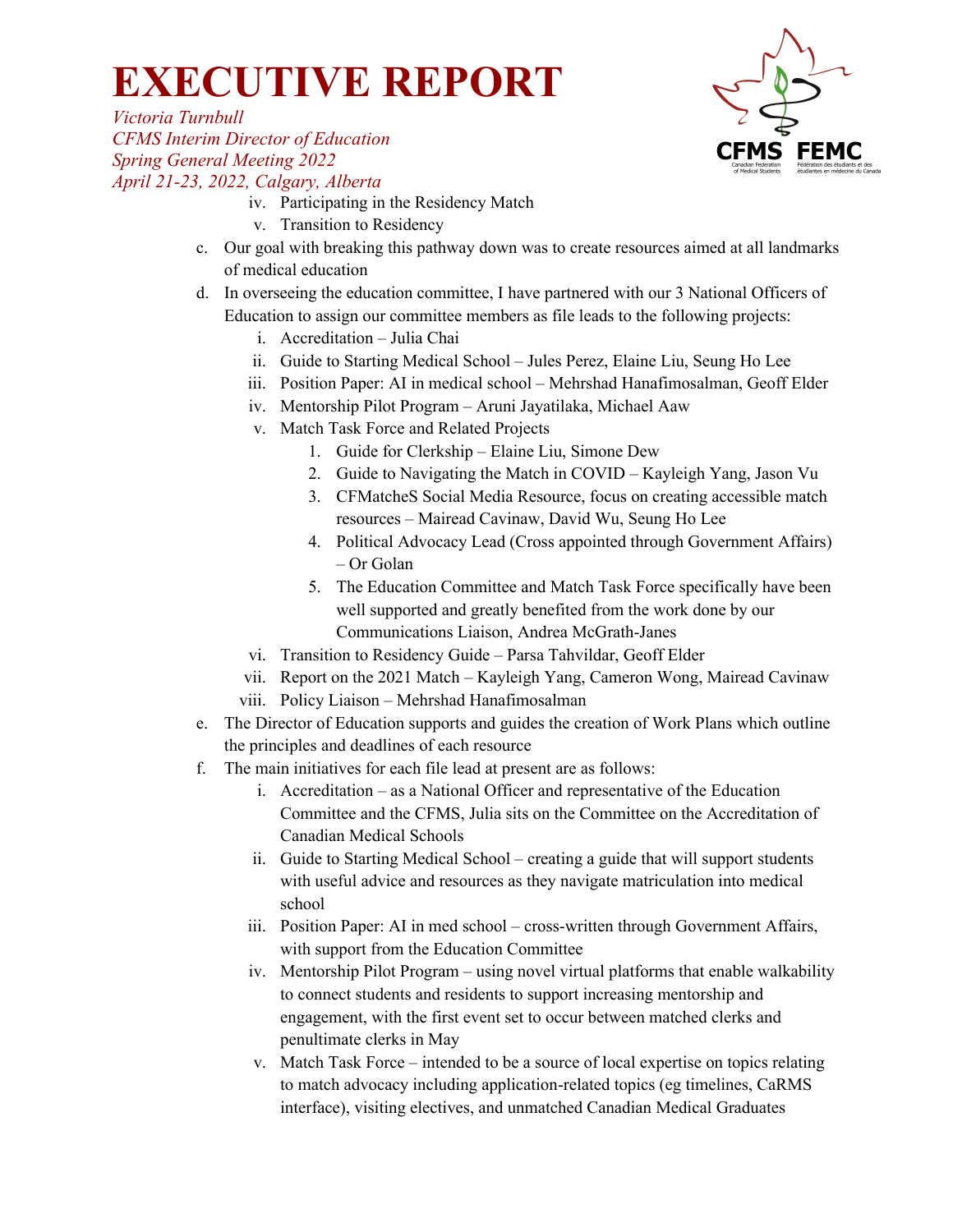*Victoria Turnbull CFMS Interim Director of Education Spring General Meeting 2022 April 21-23, 2022, Calgary, Alberta*



- 1. Guide for Clerkship intended to provide students on advice, resources and tips for navigating clerkship, particularly with respect to how it has changed in COVID
- 2. Social Media Resource: CFMatcheS providing a way to tell stories of uCMGs and provide low barrier advice and tips from residents for navigating the match depending on which specialty students are applying to
- 3. Match Day Resources including our Peer Support Network both as manually paired mentors and as the Forum, our Reimbursement Grant, and our CMA SafeSpaces (cross-organized through Student Affairs)
- 4. The Matchbook will be housed within this task force and will be produced every two years for the future. This will allow these resources to be distributed to other projects and was necessary for the time being given some external tumultuousness faced by the Education Committee
- 5. Political Advocacy Lead in partnership with the OMSA, we advocated to the OMA's Human Resources Committee on the importance of increasing PGME seats
- vi. Transition to Residency Guide we will be reviewing the previous Transition to Residency Guide and either adding new information and resources, or potentially creating a report or guide to transitioning to competency-based models of education
- vii. Report on the 2021 Match our external partners have created their own Report from their perspective, this Report will be similar but will focus on the perspectives of students and the unique challenges that they faced being the first cohort to navigate the Match virtually. It will also encompass MatchStats
- viii. Political Advocacy we will be reviewing all prior Education Position Papers and reporting the asks from each, and identifying which have been completed and which require further advocacy work
- g. Overall, the Education Committee is passionately working to produce useful resources for students by students and has weathered significant challenges in the last 18 months. The three National Officers of Education and myself have rebuilt this Committee and its resources from the ground and hope to continue this important work. Bringing stability to this Committee and Portfolio have been important goals of mine. Within that, we recently passed a motion at the Board for one of these National Officers to participate in an extended term to maintain the current projects and vital institutional memory that will help to support this Committee.

#### *II. Research Committee*

- a. The Research Committee is led by the:
	- i. NOR Sr Margaret Sun
	- ii. NOR Jr Bonnie Niu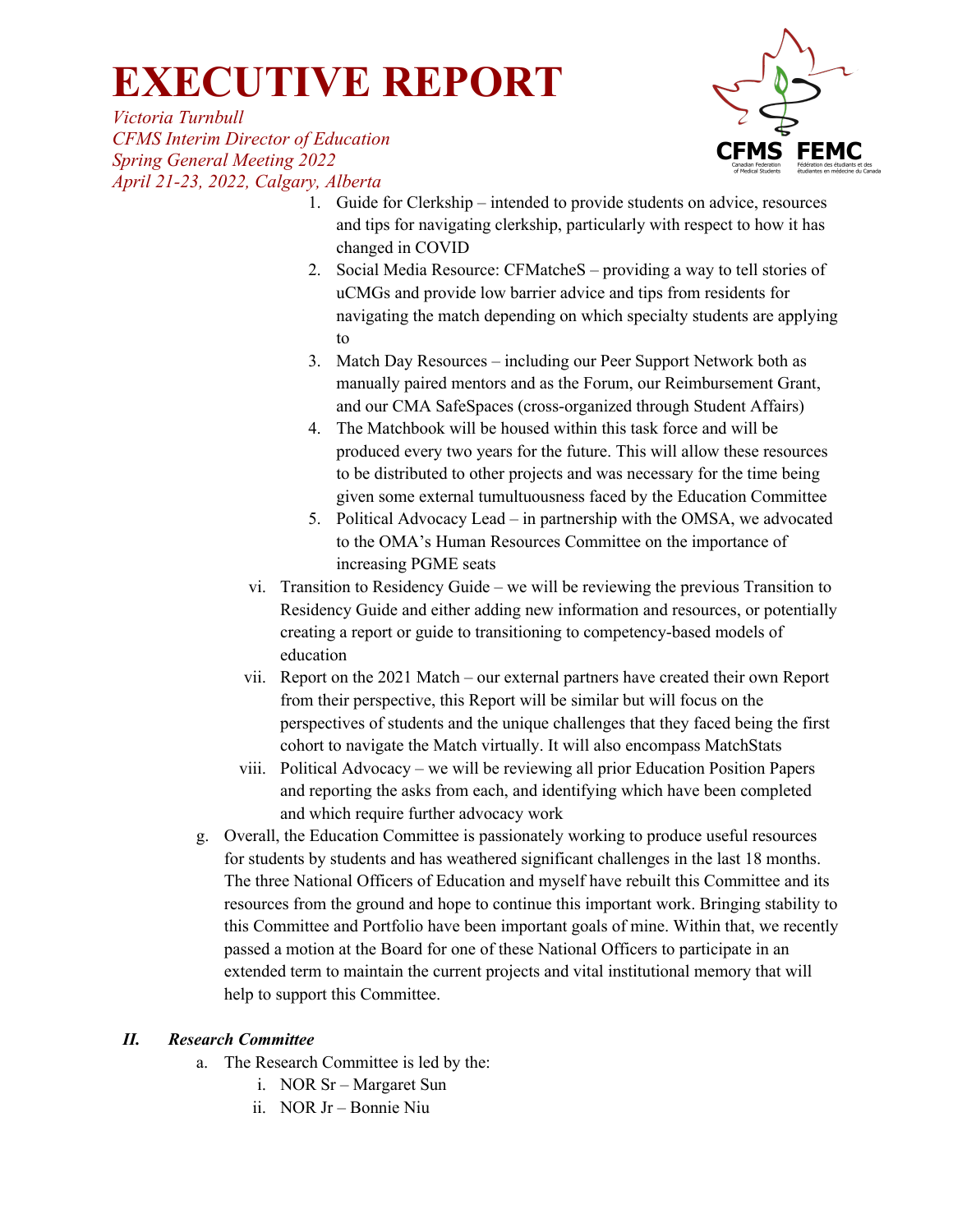

*Victoria Turnbull CFMS Interim Director of Education Spring General Meeting 2022 April 21-23, 2022, Calgary, Alberta*

- b. The Research Committee consists of: Alexander Moszczynski, Jusitn Lin, Robert Gill, Jim Xie, Kevin Zhao, George Kachkovski, Lorena Mija, Dominique Boucher
- c. The Research Committee oversees and produces the following projects:
	- i. Research in Medicine Podcast Series
	- ii. Research Highlights
	- iii. Research Methods and Statistics Manual
	- iv. Research Infographics
	- v. Collaboration Between Physicians and Researchers Seminars
	- vi. Scholarship Database
	- vii. The National Annual Survey
	- viii. Cross-project with Government Affairs: Addictions Medicine Study
	- ix. SSHRC Initiative on Data Sharing in Canadian Medical Education
- d. The main direction and future of these initiatives is:
	- i. Research in Medicine Podcast Series
		- 1. Continue to produce an 8-episode series highlighting research in various clinical domains
	- ii. Research Highlights
		- 1. Highlight medical student research, with the potential to create a contest and add prizes, as well as featuring students and their projects on our social media pages
		- 2. We are editing the submission form to streamline the sign-up process
	- iii. Research Methods and Statistics Manual
		- 1. Intended to be an introduction and brief overview that students can access to understand engaging, participating in and producing medical/clinical research
	- iv. Research Infographics
		- 1. Design and collate graphics about research, research methods & analysis which can be uploaded onto the website or to social media as a digestible source of information for students
	- v. Collaboration Between Physicians and Researchers Seminars
		- 1. Sessions that provide the differing perspectives of medical students, clinicians, and active academic researchers on interesting topics in research, with the first session ideally set to occur in late May/Early June
		- 2. We may be raffling prizes to increase student participation and engagement, currently in discussions
	- vi. Scholarship Database
		- 1. Provides information on available grants and scholarships to participate in research
	- vii. National Annual Survey
		- 1. An initiative founded by former Director of Education Dr. Rishi Sharma. The existing 2020 report is stored in CFMS archives. We are in the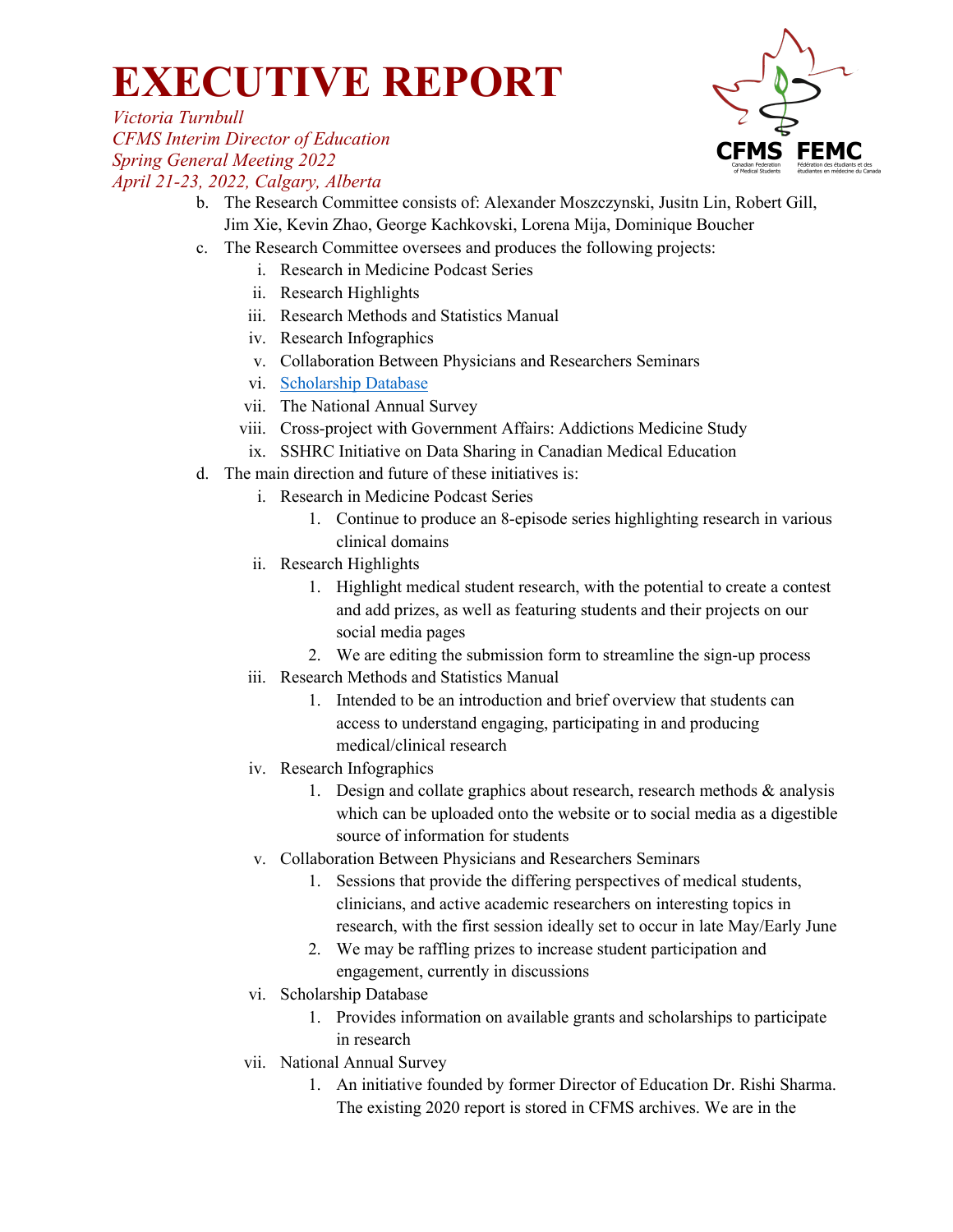*Victoria Turnbull CFMS Interim Director of Education Spring General Meeting 2022 April 21-23, 2022, Calgary, Alberta*



process of compiling and publishing the 2020 report. Once this has occurred, we will be re-starting the NAS process of surveying students annually. This involves the school with the highest engagement on the survey receiving a prize.

2. The NAS is used to assess both engagement with the CFMS itself as well as student opinion on important advocacy topics. Each Portfolio submits their own set of questions, and these are compiled to create a larger survey.

#### *III. Academic Roundtable*

- a. Co-chaired by myself (Interim Director of Education), Alvin Qiu (Western Regional Director), and the three National Officers of Education (see separate Executive Report)
- b. Initially this year, ART meeting less frequently (bi-annually) was trialed in an effort to reduce 'Zoom fatigue' and burnout faced by our student representatives. The intention was that communication between meetings would occur via text virtual formats. Unfortunately, this proved to be quite challenging. ART was recently re-established as a live, synchronous meeting and meets approximately every month to two months.
- c. Through the ART, CFMS was able to promote collaboration between member schools on such topics as:
	- i. Student mistreatment
	- ii. Curriculum changes pertaining to EDI, for example the incorporation of programs such as Visual Dx to aid in diagnosis of skin conditions on different skin tones
	- iii. Duty hour work policies
- d. ART also acts as a vital platform for us to gather input from students on vital advocacy initiatives, including visiting electives, reference letter formats (narrative v. structured), standardized ethics examinations in the match (FMProC, Casper), interview formats and recording (synchronous v. asynchronous)
- e. ART allows the Director of Education and more broadly the Portfolio to update the schools on our initiatives and advocacy work

### *IV. Association of Faculties of Medicine of Canada (AFMC)*

- a. Portal 2.0 Steering Committee
	- i. Promote the initiation of the new Portal in time for visiting electives for the class of 2024, to avoid difficulties faced in instituting it for the class of 2023, namely readiness in time for 3-year schools to book their electives
	- ii. Promoting and advocating for recommendations outlined in the position paper published by the AFMC Portal Working Group and approved at AGM 2019 which included
		- 1. Standardizing and improving the response time for electives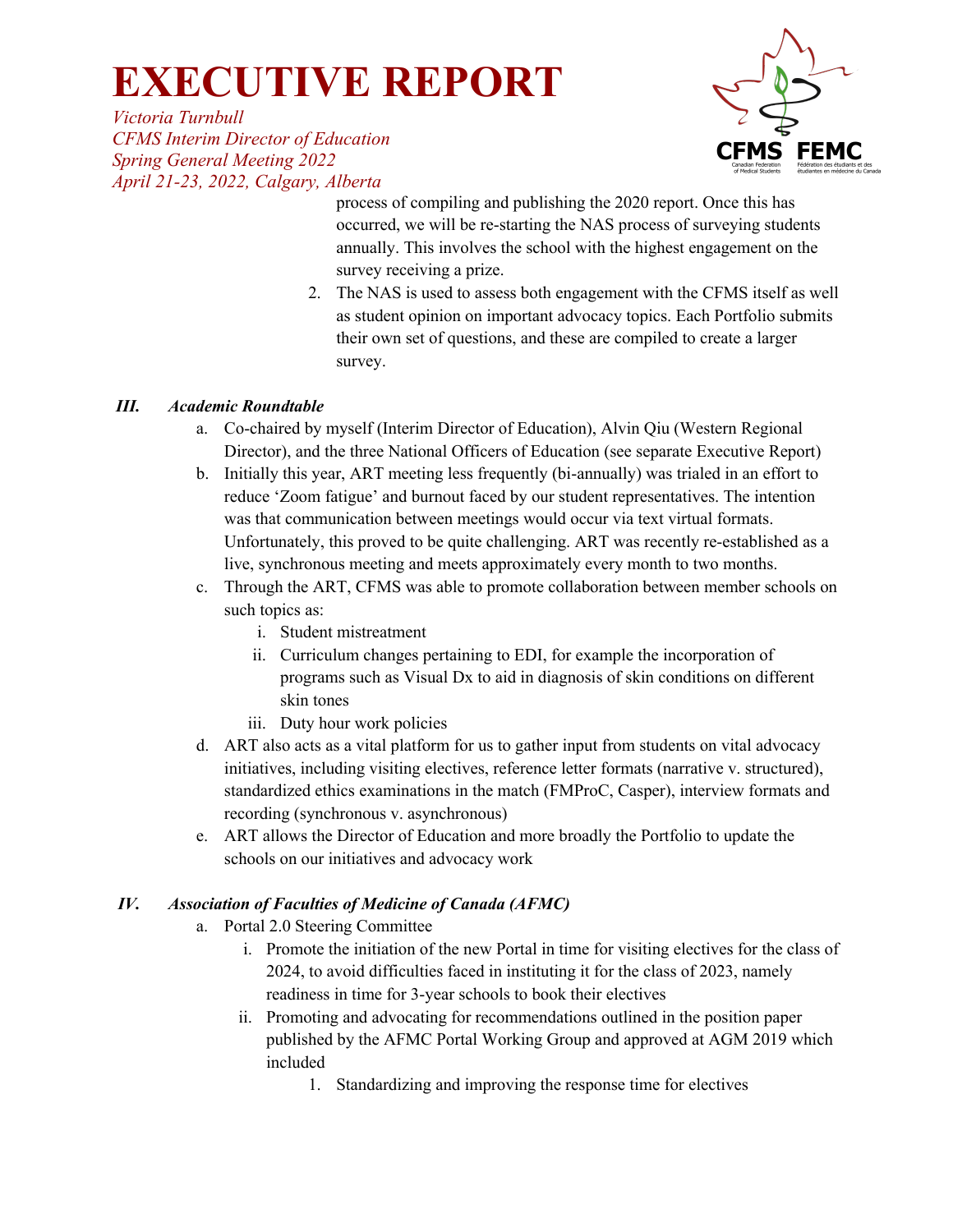*Victoria Turnbull CFMS Interim Director of Education Spring General Meeting 2022 April 21-23, 2022, Calgary, Alberta*



- a. With regards to improving the response time, previously the change was made from 28 to 26 weeks, and we continue to advocate for a shorter time frame
- 2. Standardizing elective reimbursement policies, ensuring all anticipated costs are communicated
- 3. Providing transparent data regarding electives including the elective capacities and dates over which students are not likely to be accepted for electives
- b. Match Committee
	- i. Advocating for improved match timelines as discussed at ART and PRT and with students broadly
	- ii. Discussing and advocating for changes to the 2021 AFMC Match Report
	- iii. Discussing and advocating for the recommendations laid out in the 2017 Position Paper: Support for Unmatched Canadian Medical Graduates (passed at AGM 2017)
		- 1. Adopt a standardized extension of clerkship curriculum for all medical students who remain unmatched after the second iteration of the CaRMS residency match in their graduating year
		- 2. Provide better education and awareness about both preventable and nonpreventable red flags to students throughout their four years of medical school, with increased emphasis on the final year
		- 3. Offer comprehensive wellness and mental health resources to any student who remained unmatched following the residency match
		- 4. Provide personalized career planning resources to unmatched medical students
		- 5. Student status should be extended to all unmatched students entering the extended clerkship curriculum to ensure student loans do not go into repayment during the unmatched cycle
		- 6. Student status should be extended to all unmatched students entering the extended curriculum to ensure that provincial medical associations that provide insurance to students should officially extend their coverage
		- 7. Postgraduate programs should provide feedback to unmatched students to help them better understand the reasons for going unmatched and to allow them to improve for future residency matches
		- 8. Explore development of an unmatched network (beyond the unofficial one that exists within the CFMS)
	- iv. Advocating for the implementation of the CaRMS Self Identification Questionnaire for data gathering about differences in match performance from an EDI perspective
	- v. Advocating for structured reference letters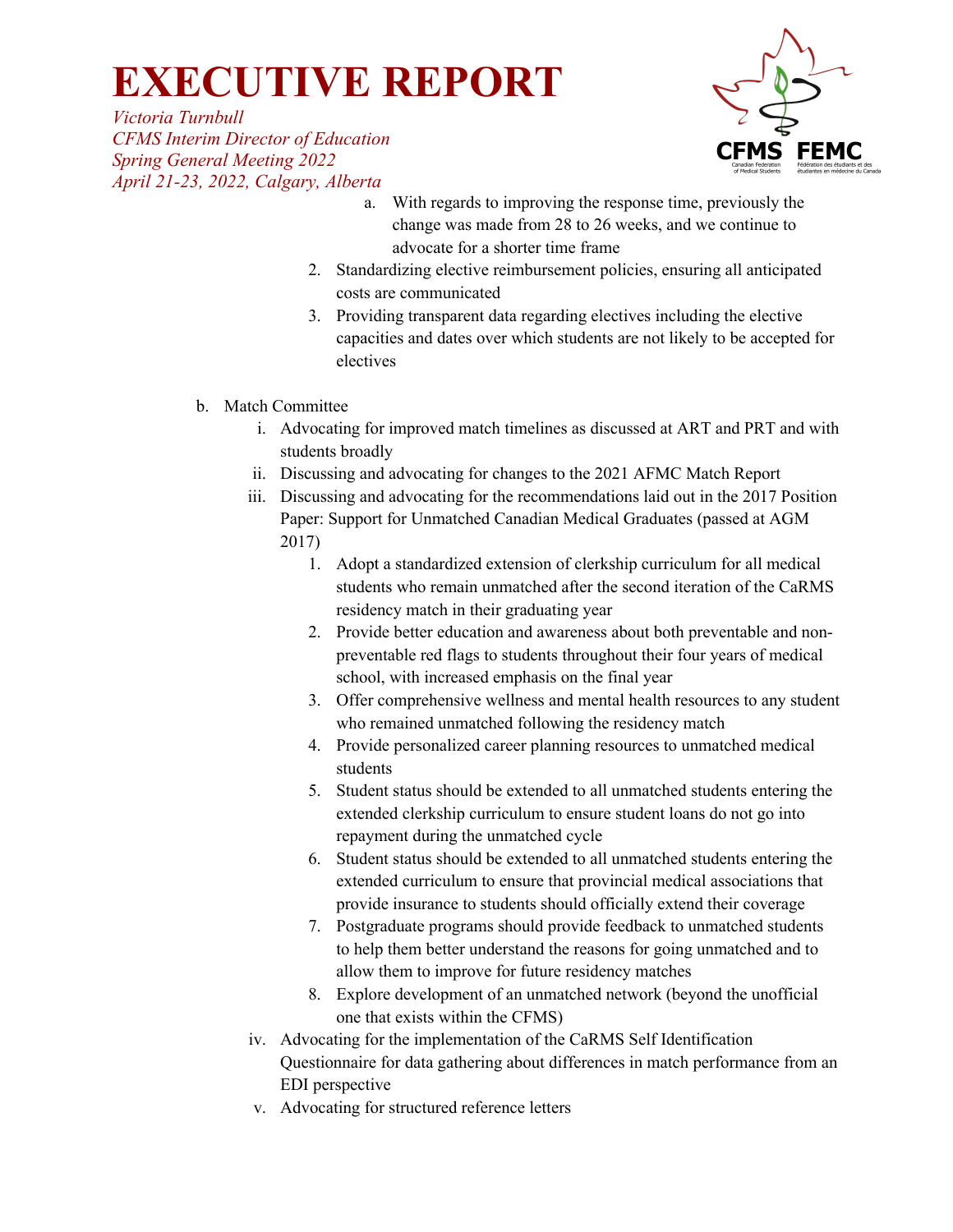FEMC

*Victoria Turnbull CFMS Interim Director of Education Spring General Meeting 2022 April 21-23, 2022, Calgary, Alberta*

- 1. Prior studies show that narrative letters reflect known biases in our society that structured reference letters may help to reduce. We continue to discuss this at Academic Roundtable and have also liaised with Regional Directors to ensure students' opinions are heard on this matter. Overwhelmingly, students have been in support of programs moving to structured reference letters, with occasional concerns that we have aimed to address.
- vi. Interview Formats: synchronous v. asynchronous and recording of interviews continues to be an ongoing discussion item at the ARMC and is reciprocally an ongoing discussion item at ART as the AFMC develops a policy on this.

### *V. Canadian Residency Matching Service (CaRMS)*

- a. Application Review Committee
	- i. Attended by ORD
	- ii. Met with the committee to address student concerns about online applications
	- iii. Recommended implementation of word counts for personal letters as opposed to page counts as the CaRMS interface provides a disparate number of pages from the word processors in which students often draft their letters
	- iv. Recommended policy of removal of photos from custom CVs
	- v. Discussed the appropriateness of 'fit' as a selection criterion
	- vi. Discussed blinded applications, templates for CV, and the utility of the custom CV in addition to the existing CaRMS CV, recommended that going forward only one is required as this doubles student workload

### *VI. Committee on Accreditation of Canadian Medical Schools (CACMS)*

- a. Onboarded CACMS Representative Jr, Julia Chai
- b. CACMS continues to discuss changes to the ISA process of which we participate in discussions

#### *VII. Other Projects*

- a. Match Day Supports
	- i. Collaborating with SA portfolio to provide supports for unmatched students at a joint CMA SafeSpaces session
	- ii. Collaborating with SA portfolio to ensure accuracy of the wellness resources on the website
	- iii. Re-establishing the Peer Support Network
	- iv. Collaborating with VP Finance and MD Financial Management to ensure that \$150 reimbursement for unmatched students will continue to be secured and provided
	- v. With input from our Peer Support Network, we designed an unmatched advice book to provide students who have gone unmatched with written support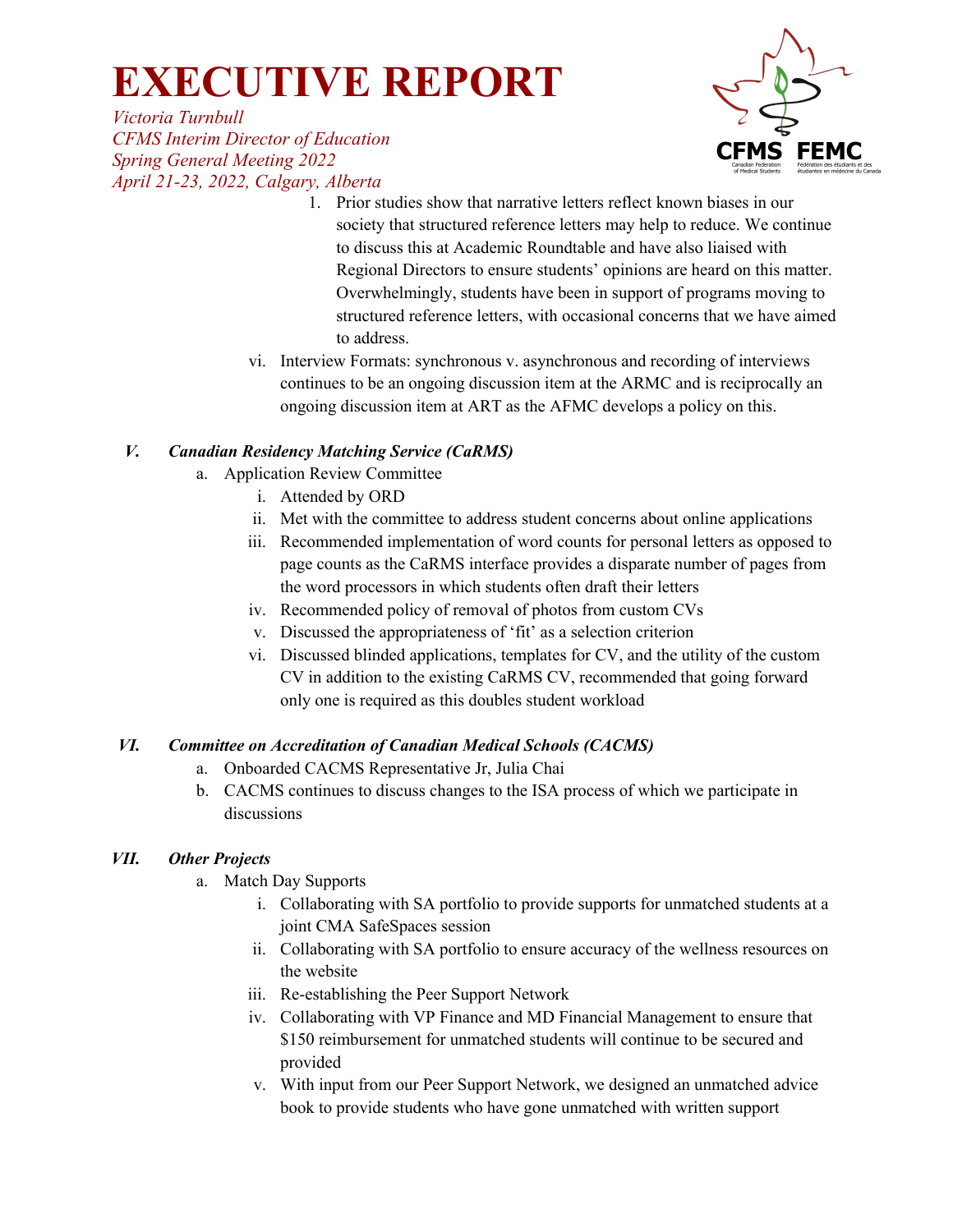

*Victoria Turnbull CFMS Interim Director of Education Spring General Meeting 2022 April 21-23, 2022, Calgary, Alberta*

- b. CFMSxMD Financial Management Interview Looks Contest
	- i. Designed a social media contest to increase engagement during interviews with the CFMS and to support students as they progressed through interviews
- c. National Annual Survey
	- i. Housed within the Research Committee we continue to work on collating and publishing the original 2020 report and re-establishing the survey as an important means for students to get involved

#### **II. NEXT STEPS**

#### *I. Education Committee*

- a. Review current positions and projects and determine strategic direction of projects and committee
- b. Ensure projects within the Committee add value to student supports
- c. Set directions for the upcoming year, and review the prior Education Strategic Plan 2020- 2022
- d. Confirm which National Officer will be remaining this year as NOE Sr, to continue to establish and stabilize the projects within this committee
- e. Transition the match day supports back under the direction of file leads within the Education Committee, with publication of the Matchbook every two years
- f. Re-establish connection and contacts with the University of Toronto for MatchStats, with inclusion of the 2021 analysis with the 2021 CFMS Match Report

#### *II. External Committees*

a. Continue to consolidate the original education external committee meetings within the Education portfolio, an ongoing project between all Board members

#### *III. National Annual Survey*

- a. Finalize 2020 report for publication
- b. Have portfolio directors submit questions for NAS 2022
- c. Design strategic plan for best engaging students with the NAS

#### *IV. AFMC*

- a. Electives Network
	- i. Continue to advocate for the return of visiting electives
	- ii. Continue to work with AFMC on reduction of elective booking window
- b. Match Committee (ARMC)
	- i. Continue to advocate for implementation of recommendations from prior uCMG position papers and the AFMC's own 2018 Policy Paper
	- ii. Continue to advocate student perspective regarding interview formats & recording as provided by ART and Regional Directors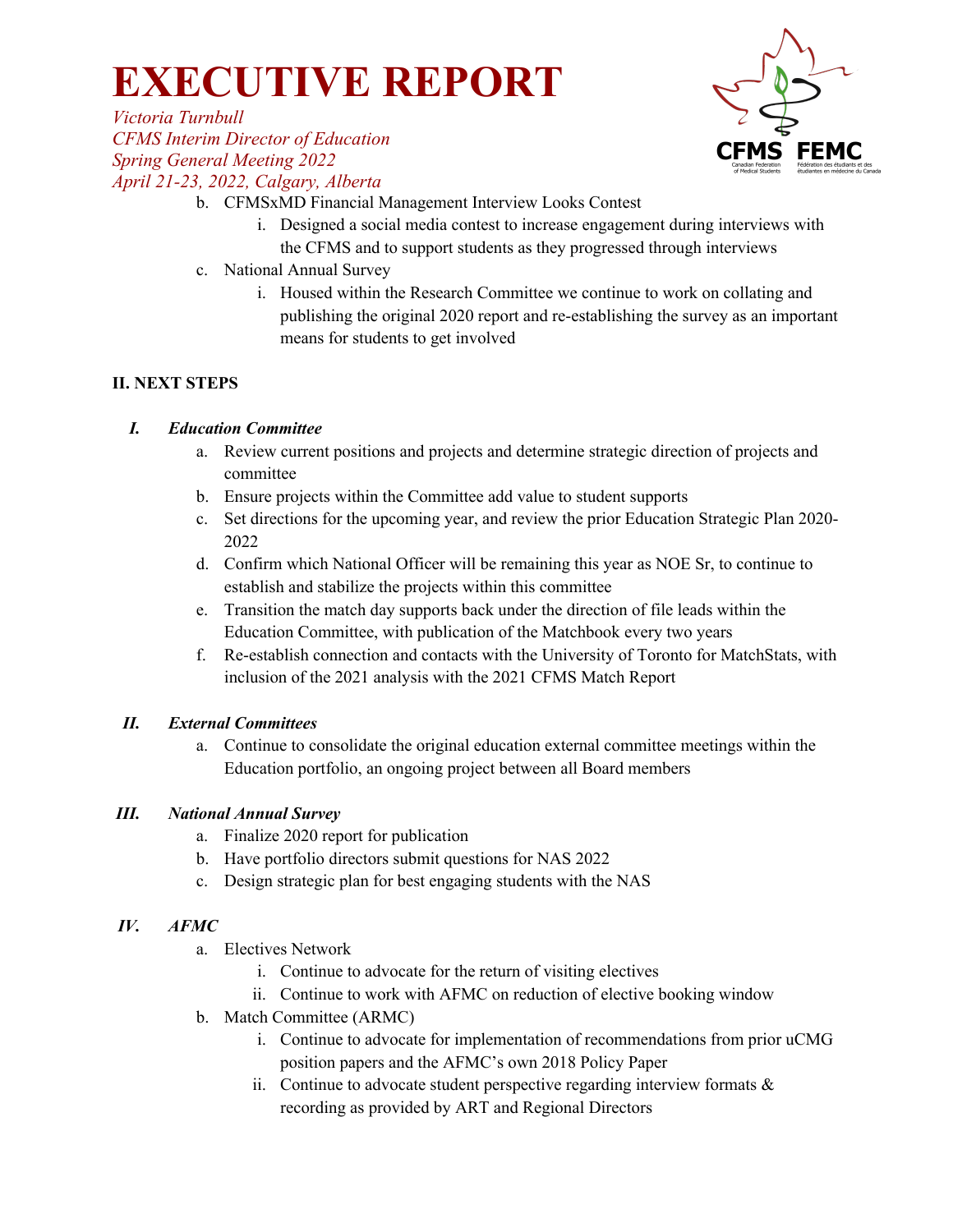*Victoria Turnbull CFMS Interim Director of Education Spring General Meeting 2022 April 21-23, 2022, Calgary, Alberta*



iii. Begin to discuss and advocate against the increasing number of standardized ethics examinations in the match and other barriers to students applying to specialties and programs

#### *V. CaRMS*

a. Continue to advocate for changes as outlined in the Education Strategic Plan 2020-2022

#### *VI. Royal College*

- a. Committee on Specialty Education
	- i. As previously outlined by the Education Strategic Plan and former Directors of Education, the CFMS will be advocating for reduced entry routes

#### **III. MEETINGS ATTENDED**

*Meetings listed below are those that fall within the purview of the Director of Education portfolio.* 

| <b>Date</b>       | <b>Meeting</b>                                          | Location       |
|-------------------|---------------------------------------------------------|----------------|
| January 21, 2022  | <b>AFMC Match Committee</b>                             | Teleconference |
| January 22, 2022  | National Officers of Education Onboarding Meeting       | Teleconference |
| January 23, 2022  | Match Task Force Objectives Meeting                     | Teleconference |
| February 5, 2022  | National Officers of Research Onboarding Meeting        | Teleconference |
| February 5, 2022  | <b>Research Committee Meeting</b>                       | Teleconference |
| February 7, 2022  | Collaboration Between Physicians and Researchers        | Teleconference |
|                   | <b>Seminar Planning Meeting</b>                         |                |
| February 9, 2022  | Communications liaison planning for match day meeting   | Teleconference |
| February 10, 2022 | Director of Government Affairs, Introduction to being a | Teleconference |
|                   | Portfolio Director & Portfolio Management               |                |
| February 10, 2022 | Transition Meeting with Former Director of Education    | Teleconference |
|                   | $(2019 - 2020)$                                         |                |
| February 13, 2022 | Continuation of Portfolio Director Introduction and     | Teleconference |
|                   | Management with Director of Government Affairs          |                |
| February 16, 2022 | National Officers of Education Strategic Planning for   | Teleconference |
|                   | <b>Education Committee</b>                              |                |
| February 19, 2022 | Continuation of Portfolio Management Basics with        | Teleconference |
|                   | Director of Government Affairs                          |                |
| February 19, 2022 | Meeting with Education Committee                        | Teleconference |
| February 20, 2022 | Panelist at MacEwan University Science Club             | Teleconference |
| February 26, 2022 | Academic Roundtable Meeting                             | Teleconference |
| February 27, 2022 | <b>CFMS Board Meeting</b>                               | Teleconference |
| March 7, 2022     | <b>AFMC Portal Steering 2.0 Committee</b>               | Teleconference |
| March 15, 2022    | Meeting with QRD for French Match Day Support           | Teleconference |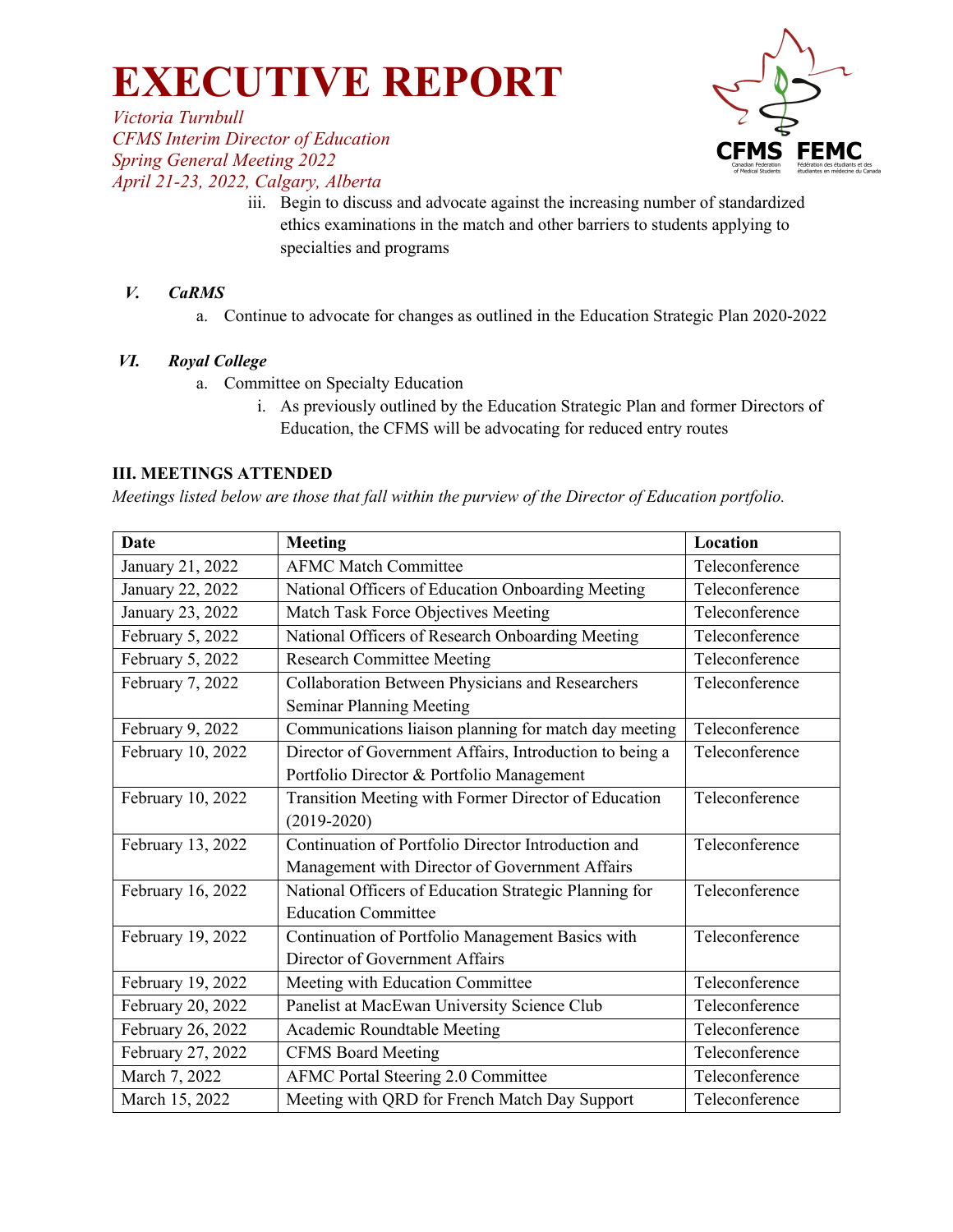

*Victoria Turnbull CFMS Interim Director of Education Spring General Meeting 2022*

*April 21-23, 2022, Calgary, Alberta*

| $11p1w = 1$ $10p$ , $10p$ , $11p$<br>March 23, 2022 | Black Health Education Collaborative, Scientific                            | Teleconference |
|-----------------------------------------------------|-----------------------------------------------------------------------------|----------------|
| March 29, 2022                                      | <b>Planning Committee</b><br>Student Consult for Election - Interest in DoE | Teleconference |
| March 31, 2022                                      | <b>FMEQ Match Day Partnership</b>                                           | Teleconference |

#### **IV. REFLECTIONS AND CONCLUSIONS**

I have been honored to serve as the Interim Director of Education for the CFMS for the latter part of the 2021-2022 school year. I am incredibly proud to have had the opportunity to represent and advocate for medical students across the country. The Education Portfolio oversees a vast number of projects and advocacy concerns, and it is deeply humbling to have had this opportunity.

Many students are aware of the challenges that have faced the CFMS recently. In particular, the Education Portfolio has seen quite a bit of turnover related to this and ongoing concerns of burnout of past Directors. This portfolio had been well overseen by the lovely team of National Officers but needed guidance and a plan to re-establish its former stability. In this interest, we have extended the term of one of our existing National Officers of Education to assist in the transition of the incoming Director of Education and Education Portfolio.

I am excited for the many new projects that our Committees will be producing. We have transitioned the previous uCMG think tank into our Match Task Force, a home for match resources including our new social media page CFMatcheS and ongoing Match advocacy in partnership with the Government Affairs Portfolio. We will be transitioning the Match Day resources into this task force as well, including our Peer Support Network which we re-established this year, our advice book for unmatched graduates, the second iteration grant we offer in partnership with MD Financial, and the CMA Safe Spaces session that is offered through our Student Affairs Portfolio. In guiding the match resources and portfolio overall, I am inspired by the opportunities for cross-collaboration that this portfolio necessitates.

At Academic Roundtable, where we hear the concerns of our students from their representatives had been previously disbanded. I am excited to have re-established this in partnership with the Western Regional Directors, and to have learned about novel equity, diversity, and inclusion curricular initiatives at our member schools. At every level our Portfolio and organization's aim is to integrate EDI seamlessly.

We are excited to welcome initiatives that will connect our members in a more longitudinal manner than our general meetings, such as our new mentorship program within the Education Committee. This project takes advantage of novel walkable virtual platforms to allow formation of mentorship and friendships between students and residents at all our member schools.

In re-establishing our Education Portfolio, we needed in some cases to re-distribute resources from prior initiatives, most notably the Matchbook. We will instead be producing guides to entering medical school, clerkship, and navigating the match in this virtual era given the recent announcement that there will be no